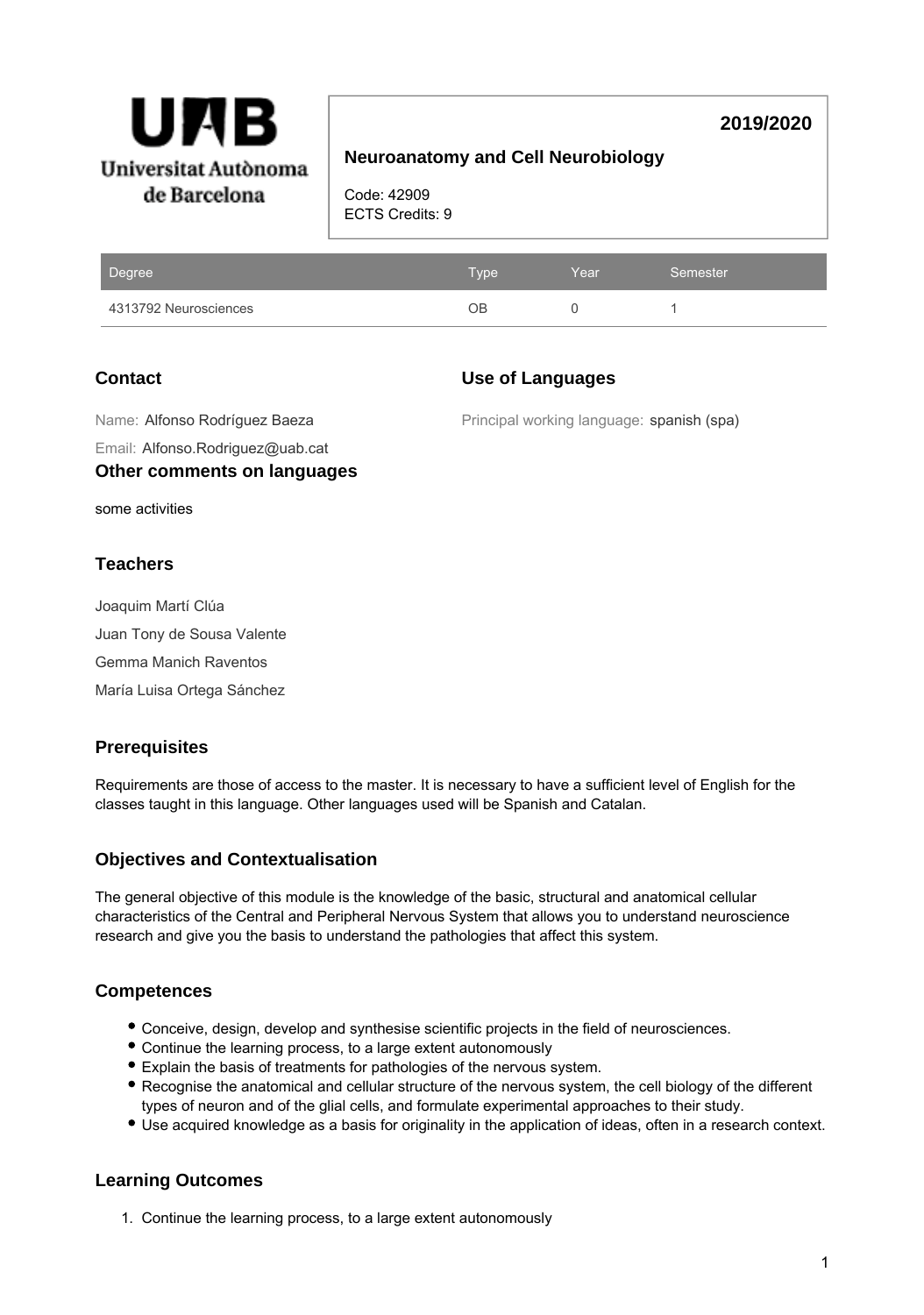- 2. Design optimal contrast methods to observe the cell types of the nervous system
- 3. Identify the anatomical nuclei affected in the principal pathologies of the nervous system.
- 4. Identify the cell types affected in the principal pathologies of the nervous system.
- 5. Identify the different cell types of the nervous system in histological preparations and know their functional characteristics.
- 6. Identify the principal anatomical structures of the nervous system and their interconnections.
- 7. Seek out information in the scientific literature using appropriate channels, and use this information to formulate and contextualise a research topic.
- 8. Show skill in the histological processing of nerve tissue and in the use of an optical microscope.
- 9. Use acquired knowledge as a basis for originality in the application of ideas, often in a research context.

### **Content**

THEORY AND PRACTICAL SKILLS

DEVELOPMENT OF THE NERVOUS SYSTEM (Alfonso Rodríguez-Baeza)

Zygote, Morula and Blastula. Gastrulation. Primary and secondary neurulation.

Spinal cord formation.

Early vesicles and flexures: Rhombencephalon, Mesencephalon and Prosencephalon.

Secondary vesicles and derivatives: Myelencephalon, Metencephalon, Mesencephalon, Diencephalon and Telencephalon.

Cerebral cortex formation. Basal nuclei formation. Hippocampal formation.

Neural crest and derivatives. Ectodermal placodes.

Peripheral nervous system formation: spinal and cranial nerves.

Autonomic nervous system formation.

Overview of the sense organs formation.

The perinatal nervous system.

#### CELLULAR NEUROBIOLOGY (Tony Valente)

Cytology of neurons. Neuronal cytoskeleton: mechanisms of axonal transport.

Dendritic arborisation and synaptic terminals.

Astrocytes: metabolism, cytoskeleton, function and cell subtypes.

Structure and function of blood-brain barrier.

Microglia: metabolism, functions and cell types.

Radial glia: Characteristics and functions.

Ependymocytes and tanycytes: localization, characteristics and functions.

PNS satellite glia.

Myelination: oligodendrocytes and Schwann cells.

CNS and PNS myelination.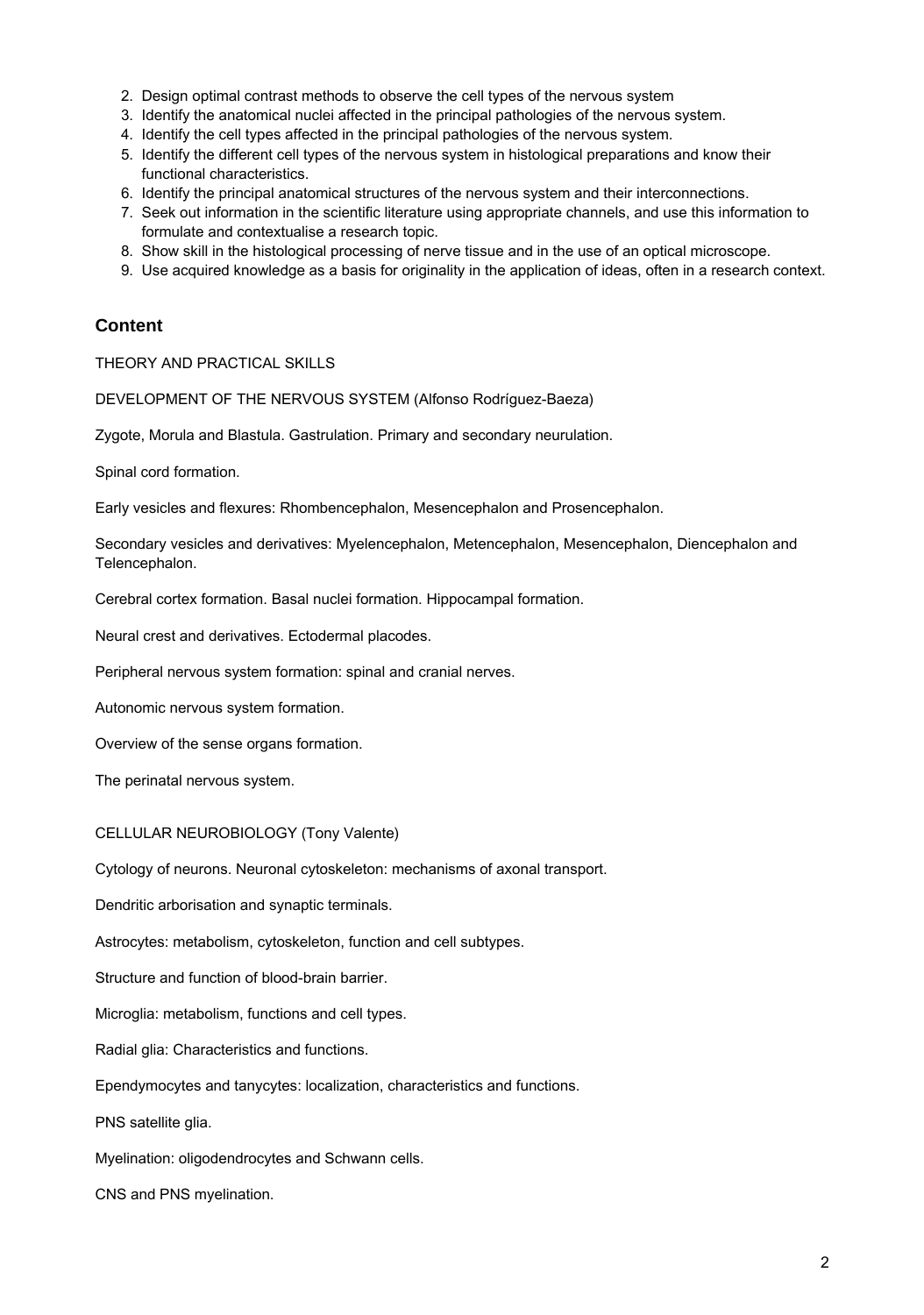Molecular structure of myelin. Paranode and fissures.

Ranvier node in CNS and PNS.

Glia-glia and neuron-glia communication: contact and soluble signalling factors

#### NEUROGENESIS AND GLIOGENESIS (Joaquim Martí Clua)

Embryonic and postnatal neurogenesis. Timetables of neurogenesis. Migration and neuron settled pattern. Neurogenetic gradients.

Gliogenesis. Stem and progenitor cells.

Embryonic origin of stem cells. Neuroepithelial cells, radial glia and adult neural stem cells.

Germinative zones and neurogenesis in the adult brain: animal and human models.

Neural stem cells, cancer stem cells and development of the malignant brain tumors.

NEUROANATOMY (Alfonso Rodríguez-Baeza).

Introduction to the anatomical organization of the CNS.

Overview of the brain: lateral, vertical and basal aspects.

Overview of the skull and cranial meninges organization.

Cerebrum: cerebral hemispheres, basal ganglia and diencephalon.

Brain stem: medulla oblongata, pons and midbrain. Cerebellum

Reticular formation.

Spinal cord: morphology and overview spinal nerves systematization.

Overview of the spine and spinal meninges organization.

Ventricular system and cerebrospinal fluid circulation.

Cranial nerves: nuclei of origin, pathway and overview of the peripheral distribution.

Overview of the special senses: olfaction, vision, taste, hearing and balance.

Overview of the autonomic nervous system: sympathetic and parasympathetic.

Overview of the ascending and descending pathways.

CNS vascularisation: arteries and veins.

Basic notions of comparative neuroanatomy.

#### NEUROHISTOLOGY (Tony Valente)

Basic structure of nervous tissue.

Microscopic structure of peripheral nerve and ganglia.

Spinal cord: organization of grey and white matter.

Cerebellum: Organization of grey and white matter. Cortical citoarchitecture.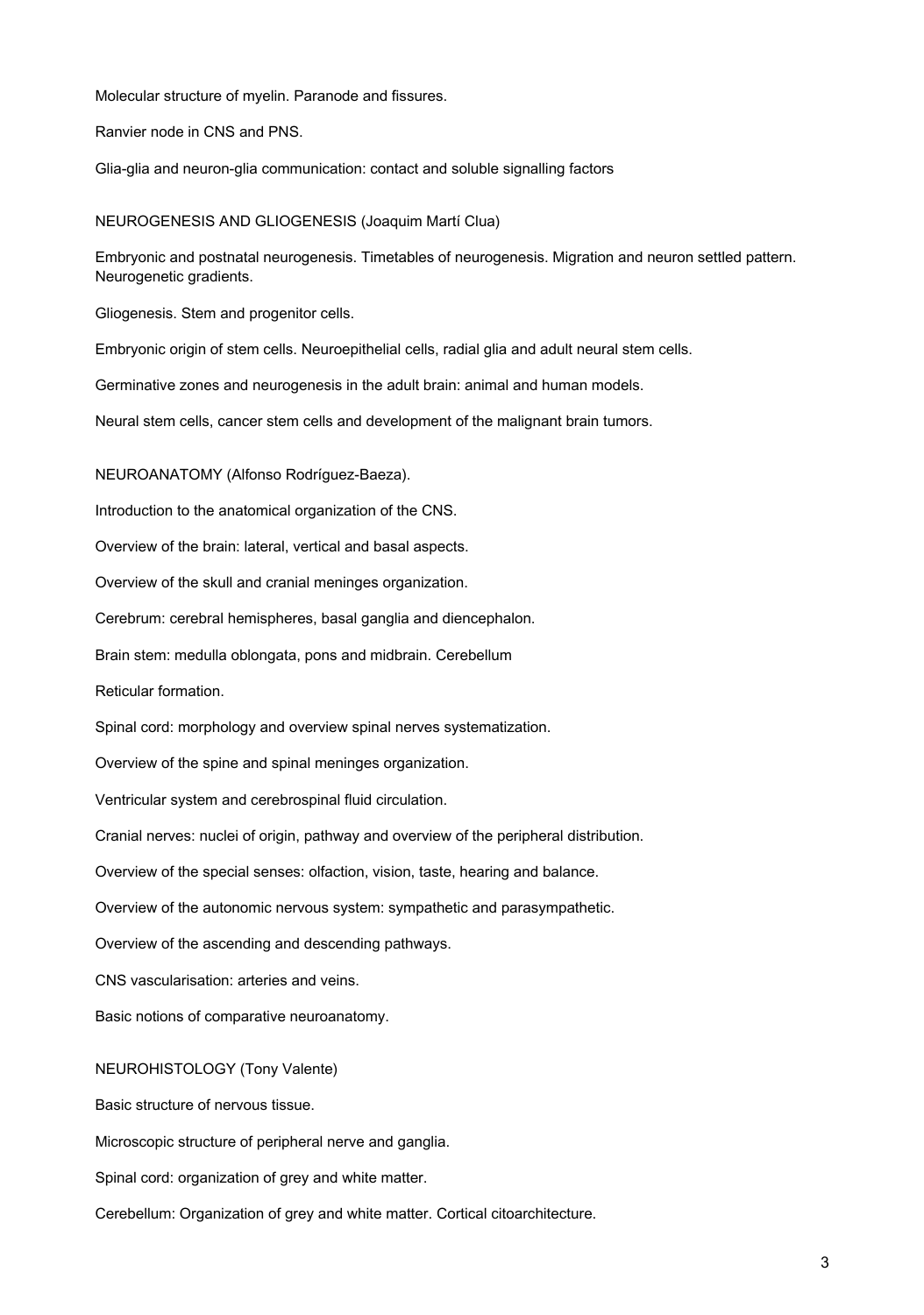Brain. Neocortex. Cytoarchitecture of neocortical layers.

Brain. Limbic system. Hippocampal cytoarchitecture.

Ventricles and choroid plexus.

Meninges: organization and structure.

Basic techniques for the histologic study of the nervous system.

#### PRACTICAL SESSIONS IN LAB

Neurohistology Lab (Tony Valente and Gemma Manich)

Analysis of microscopic slides with histological and immunohistochemical techniques. Study of specific cellular markers in neuropathological tissues (Alzheimer's disease, multiple sclerosis, etc.).

Performing immunecytological techniques in mixed glia cell cultures (astrocytes, oligodendrocytes and microglia) to determine different neural subpopulations (from undifferentiated cells to mature cells).

Dissection Lab (Alfonso Rodríguez-Baeza and Marisa Ortega):

Observation of human anatomical structures in dissected samples and topographic sections.

## **Methodology**

GUIDED ACTIVITIES:

THEORETICAL CLASSES (type TE) Teaching essentially expository and is typically done in a classroom at a time previously scheduled. The students acquire knowledge own module attending lectures and complimenting them with study subjects taught staff.

LABORATORY (type PLAB) Activity that involves carrying out assignments that require students to use a particular infrastructure (dissection and histology labs). It is performed in a specifically equipped premise within a specific time, with the assistance of permanent staff. Programmed on a schedule and within its own premises. In dissection lab of the Faculty of Medicine is compulsory to wear gowns and gloves, and never allowed to take photographs and / or videos to the dissection room.

#### SUPERVISED ACTIVITIES:

ON-LINE ACTIVITIES AND TUTORIALS: Teaching taught without classroom attendance and intensively using information and communication technologies (ICT). Students have complementary teaching material for the different training activities through the UAB Campus Virtual, and personal tutorials with the teacher (upon request).

#### AUTONOMOUS ACTIVITIES:

Comprehension and reading articles. Personal study, implementation of schemes and summaries, conceptual assimilation of the course content.

### **Activities**

| <b>Title</b>   |  | Hours ECTS Learning |
|----------------|--|---------------------|
| Type: Directed |  |                     |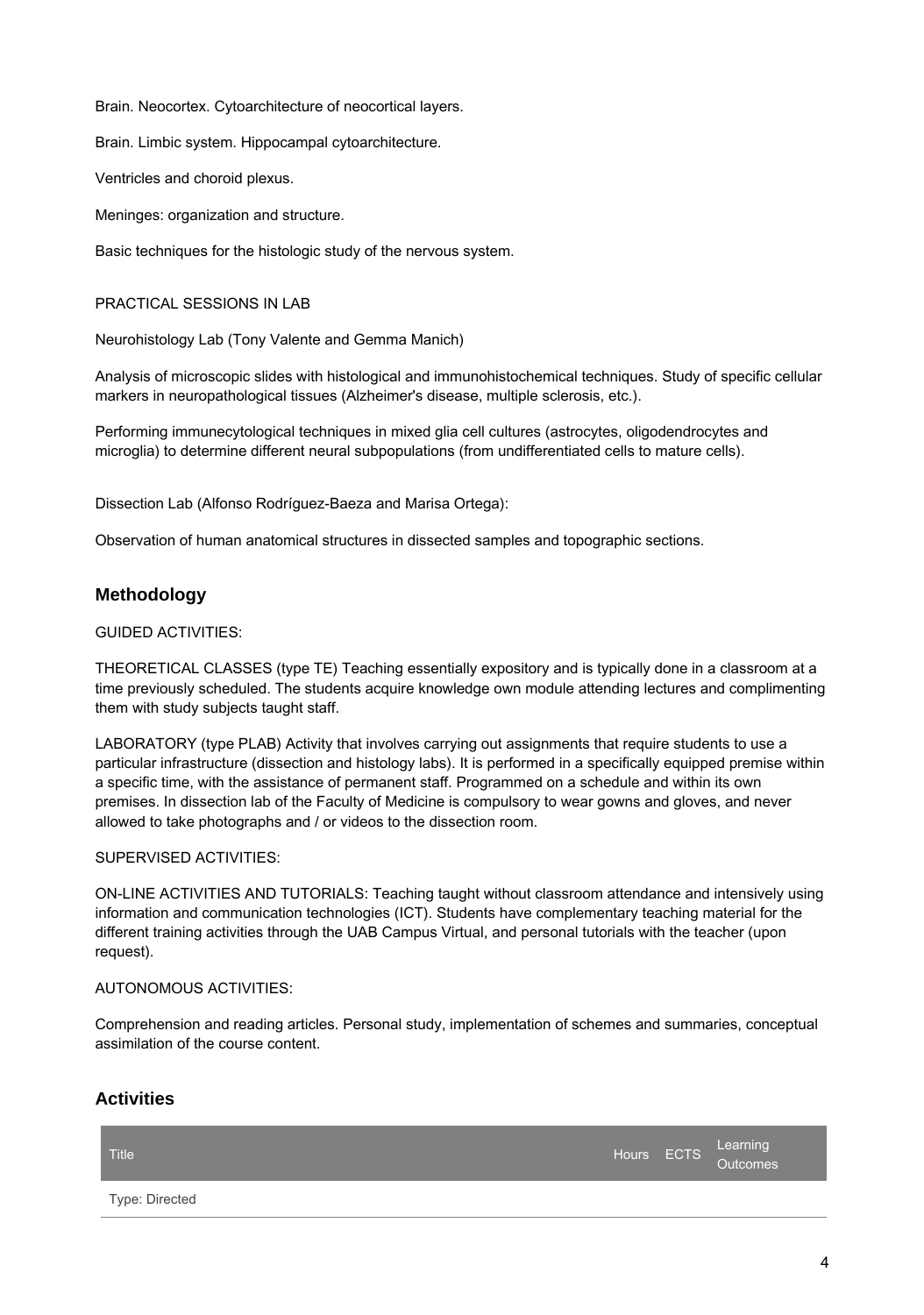| Cellular Neurobiology, Neurogenesis and Gliogenesis, and Neurohistology                    | 26  | 1.04 | 7, 8, 2, 5, 4, 1, 9         |
|--------------------------------------------------------------------------------------------|-----|------|-----------------------------|
| Neuroanatomy and development of Nervous System                                             | 26  | 1.04 | 7, 3, 6, 1, 9               |
| Type: Supervised                                                                           |     |      |                             |
| On line activities and tutorials                                                           | 50  | 2    | 7, 5, 3, 4, 6, 1, 9         |
| <b>Type: Autonomous</b>                                                                    |     |      |                             |
| Personal study, comprehension and reading articles, conceptual assimilation of<br>contents | 113 |      | $4.52$ $7.2.5.3.4.6.1$<br>9 |

## **Assessment**

Evaluation of the module

The skills of the module will be evaluated by the following activities:

- A continuous evaluation for active participation in the different directed training activities, which will represent 10% of the final score with a minimum attendance of 80%

- A structured objective evaluation in Anatomy Lab practices, which will represent 5% of the final score

- A structured objective evaluation in Histology Lab practices, which will represent 5% of the final score

- A written evaluation by means of objective test of limited response of the contents taught in the Anatomy classes, which will represent 40% of the final score

- A written evaluation by means of objective test of short answer and recognition of structures of the contents taught in the Histology classes, which will represent 28% of the final score

- A written evaluation by means of objective test of limited response of the contents taught in the Neurogenesis classes, which will represent 12% of the final score

To apply these percentages the following requirements must be meet:

- Not having a 0,0 in any of these evaluable activities, and

- Have obtained a minimum score of 4.5 out of 10.0 in each of the following objective tests: Anatomy Lab practices, Histology Lab practices, written evaluation of Anatomy, written evaluation of Histology and written evaluation of Neurogenesis.

To pass the module the student must obtain a score equal to or greater than 5.0 once the established percentages and requirements have been applied.

Students who have not passed the module will have the possibilityof doing a recovery tests that will consist of:

- A written evaluation by means of objective test of limited response of the contents taught in the Anatomy classes

- A written evaluation by means of objective test of short answer and recognition of structures of the contents taught in the Histology classes

- A written evaluation by means of objective test of limited response of the contents taught in the Neurogenesis classes

The continuous evaluation as well as the structured objective evaluation of Anatomy and/or Histology Lab practices, by their very nature, are NOT recoverable.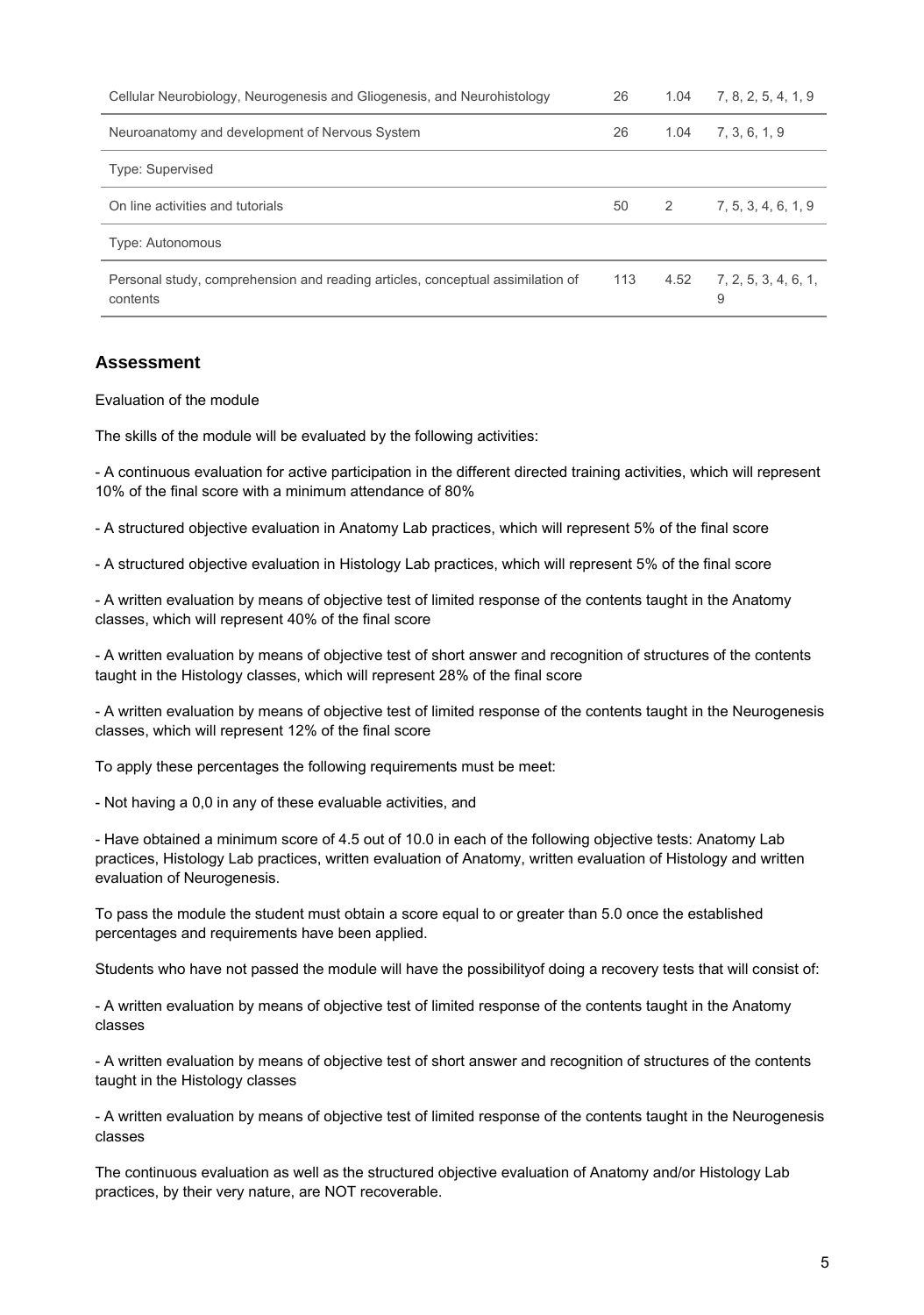To be eligible for the recovery process, the student should have been previously evaluated in a set of activities equalling at least two thirds of the final score of the module. Thus, the student will be graded as "No Avaluable" if the weight of all conducted evaluation activities represents less than 67% of the final score.

### **Assessment Activities**

| <b>Title</b>                                          | Weighting | <b>Hours</b> | <b>ECTS</b> | <b>Learning Outcomes</b>  |
|-------------------------------------------------------|-----------|--------------|-------------|---------------------------|
| Continues evaluation                                  | 10%       | 4            | 0.16        | 7, 8, 2, 5, 3, 4, 6, 1, 9 |
| Evaluation of Lab practices (Anatomy and Histology)   | 10%       | 2            | 0.08        | 8, 2, 5, 3, 4, 6, 1, 9    |
| Objective written evaluation of Anatomy contents      | 40%       | 2            | 0.08        | 7.3.6.1.9                 |
| Objective written evaluation of Histology contents    | 28%       | 1.5          | 0.06        | 7, 2, 5, 4, 6, 1, 9       |
| Objective written evaluation of Neurogenesis contents | 12%       | 0.5          | 0.02        | 7, 5, 4, 6, 1, 9          |

### **Bibliography**

#### BIBLIOGRAPHY

Anastasi, G., Gaudio, E., Tacxchetti, C. (Alfonso Rodríguez Baeza editor edición en español) (2018) Anatomía humana - atlas - 1<sup>ª</sup> ed. Ed. Ergon

Carlson, B.M. (2019) Human Embryology & Developmental Biology. 6ª ed. Ed. Elsevier.

Cochard, LR. (2013) Netter's Atlas of Human Embryology. 1<sup>st</sup> ed. Ed. Elsevier.

Crossman, AR., Neary, D. (2019) Neuroanatomy: An ilustrated color text. 6ª ed. Ed. Elsevier.

Dauber, W. (2006) Feneis Nomenclatura Anatómica Ilustrada. 5ª ed. Ed. Elsevier-Masson.

Felten, DL., O'Banion, MK., Maida, ME. (2016) Netter's Atlas of Neuroscience. 3<sup>rd</sup> ed. Ed. Elsevier.

García-Porrero, JA., Hurlé, JM. (2015) Neuroanatomía Humana. 1ª ed. Ed. Médica Panamericana.

Haines, D.E., Mihailoff, G.A. (2019) Principios de Neurociencia. Aplicaciones básicas y clínicas. 5ª ed. Ed. Elsevier.

Haines, DE. (2015) Neuroanatomía clínica. Texto y Atlas. 9ª ed. Ed. Wolters Kluver.

Junqueira, L.C., Carneiro, J. (2015) Histología Básica. 12<sup>a</sup> ed. Ed. Médica Panamericana.

Kandel, E.R., Schwartz, J.H., Jessell, T.M. (2012) Principles of Neural Science. 5<sup>th</sup> ed. Ed. McGraw Hill.

Mai, J.K., Paxinos, G. (2011) The Human Nervous System. 3<sup>rd</sup> ed. Ed. Elsevier.

Mancall, EL., Brock, DG. (2011) Gray's Clinical Neuroanatomy. Ed. Elsevier.

Matthews G.G. (2001) Neurobiology. Molecules, Cells and Systems. 2<sup>nd</sup> ed. Ed. John Willey & Sons.

Moore, KL., Persaud, TVN., Torchia, MG. (2019) The Developing Human. Clinically Oriented Embryology. 11<sup>a</sup> ed. Ed. Elsevier.

Mtui, E., Gruener, G., Dockery, P. (2017) Fitzgerald. Neuroanatomía Clínica y Neurociencia. 7ª ed. Ed. Elsevier.